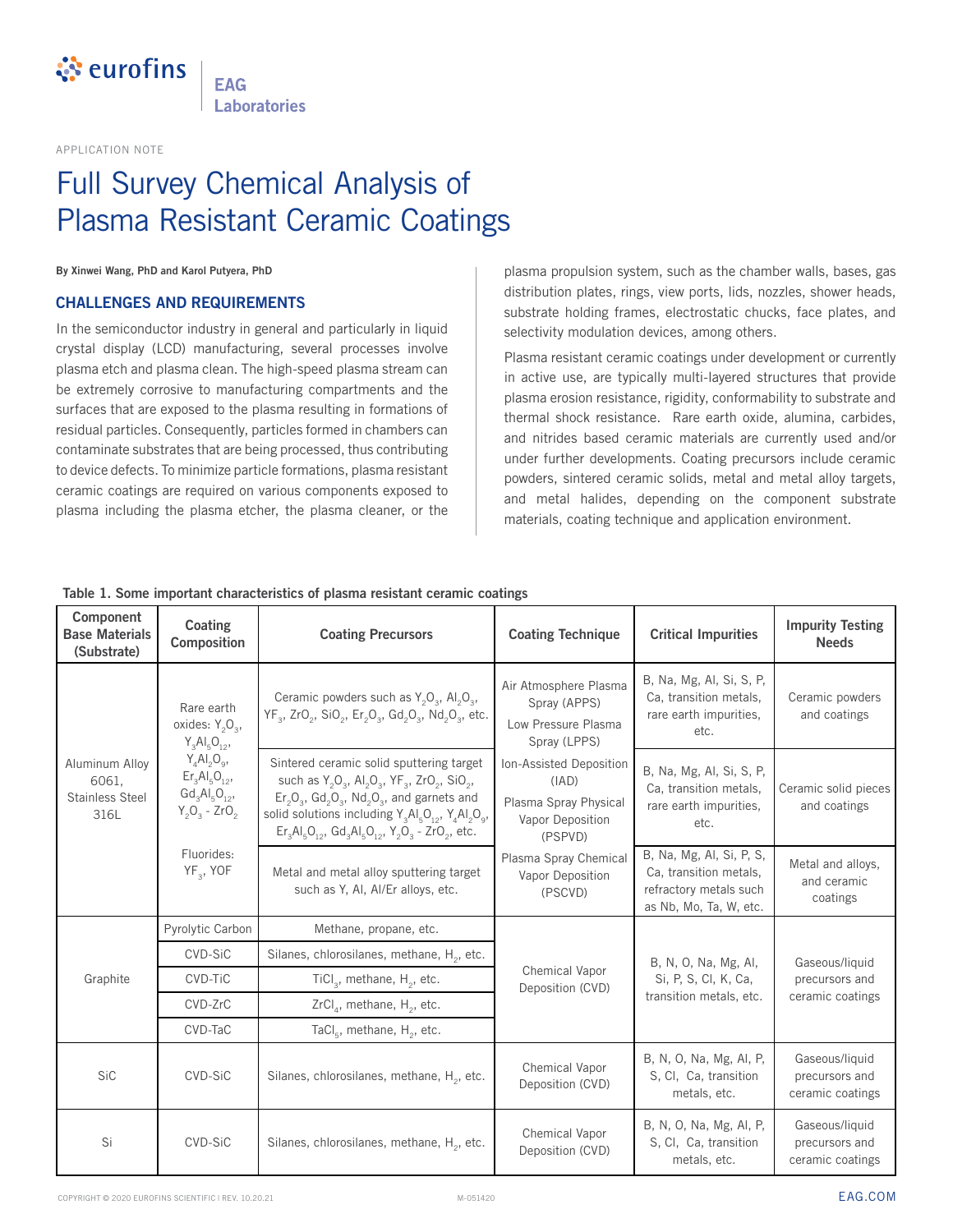## **MULTILAYERED CERAMIC COATING STRUCTURES**

Ceramic coating structures are designed for different plasmas, conformality to substrate, vacuum sealability and reducing thermal expansion mismatching with the substrate. The common strategy is to deposit multilayered structures, with each layer thickness ranging from micrometers to 100s micrometers. The chemical composition of layers, their morphology (amorphous, crystalline or nanocrystalline), their residual stress, and the layer thicknesses all need to be carefully controlled.3,4 Often heat treatment is applied after depositions to establish composition gradients through layer interfaces via thermal diffusion. In multiple layers each layer might have the same basic chemical composition or might have different chemical compositions. Some important characteristics of common plasma resistant ceramic coatings are shown in Table 1.

#### **IMPURITIES IN CERAMIC COATINGS**

Foreign elements can be incorporated into ceramic coatings from a variety of sources. Most frequently these are the precursors, the processing tools and environmental impurities. Their types, concentrations and distributions can be vastly different and dependent on the coating processes used. For example, yttria ceramic coatings can be made by plasma spray of high purity yttria powders, by ion-assisted deposition of sintered yttria solids or by ion-assisted deposition of high purity yttrium metal target in the presence of  $O<sub>2</sub>$  plasma<sup>2</sup>. While high purity (99.999%+) yttria powders are typically synthesized from thermal decomposition of yttrium carbonates and hydroxides, high purity (99.995%+) yttrium metal is often made by thermal metal reduction of yttrium fluorides with Ca and/or Mg metal followed by vacuum distillation in Ta or W crucibles<sup>5,6</sup>. In the latter case, not only the overall impurity level will be higher (total less than 50 ug/g in yttrium metals, as compared to total less than 10 ug/g in yttria powder), but impurity type, concentration and distribution in the resultant yttria coating is completely different. Table 1 lists some key impurities of concern in each coating technology.

When a ceramic coating is made by plasma spray of fused or sintered ceramic powders, each molten ceramic droplet splats onto the solid surface, forming a disc-like or fine spherical structure that rapidly solidifies. $1$  The feature scale of each splat has a thickness in the micrometer range and a length that varies across the range from several to above 100 micrometers. Splats overlap one another as the deposit builds up to the required thickness. Rogue inclusions of metal oxides are often the main source of contamination. When a CVD or PVD process is employed, a smooth surface can be achieved, and the contamination mechanism also changes. Debris falling off from precursor delivery line as well as atmospheric species are the main contributors of contamination.

### **FULL SURVEY CHEMICAL ANALYSIS OF CERAMIC COATINGS**

High resolution Glow Discharge Mass Spectrometry (GDMS) is recognized as one of the most versatile direct sampling techniques for survey chemical analysis of solids. The glow-discharge plasma source combined with high-resolution mass analyzer is suitable to evaluate mass fractions in solids directly and with very high sensitivity. The most important analytical characteristics of GDMS are summarized in Table 2. Among others, these are the key features of GDMS as the analytical technique of choice for full survey chemical analysis of ceramic coatings:

- 1. Direct sampling allows analyzing samples as is, thus reducing the risk of contaminating samples during sample preparation and recovery issues with solution sampling techniques (ref).<sup>2</sup>
- 2. Ion-Beam Ratio based quantification of 70+ elements from sub-µg/g levels to minors and majors. This is particularly important given that solid certified reference standards are not readily available for these types of matrices.
- 3. A large sampling volume to ensure representative sampling. Typical analysis in flat sampling geometry is conducted using eight- or ten-mm diameter orifices and results acquired from tens of microns of sputtering depths. This allows sampling 100s of microfeatures of the ceramic coatings.
- 4. Flat sampling is allowing to acquire data depth specifically, thus allowing to construct depth profiling distributions maps of specific impurities.

#### **Table 2. GDMS analytical features pertinent to impurity analysis of ceramic coatings**

**Performance** 

| Performance<br>Criteria         | Values                                                                                           | Remark                                                                               |  |  |
|---------------------------------|--------------------------------------------------------------------------------------------------|--------------------------------------------------------------------------------------|--|--|
| <b>Glow Discharge</b><br>Source | Reduced pressure<br>mode with cryo-cooling                                                       | VG9000 and Nu® Astrum<br><b>GDMS</b>                                                 |  |  |
| Sampling Volume                 | $\Phi$ : 8 - 10 mm x 10s<br>um depth                                                             | Indium mask will cover a<br>fraction of sampling area                                |  |  |
| <b>Mass Resolution</b><br>(MR)  | 400 to 4000                                                                                      | Typical resolution 4,000                                                             |  |  |
| Elemental<br>Coverage           | Virtually the entire<br>periodic table                                                           | Non-metal impurities<br>C, O, N possible under<br>special conditions                 |  |  |
| Limit of<br>Detection           | sub - $ug/g$ to $ug/g$<br>level                                                                  |                                                                                      |  |  |
| Quantification                  | Ion beam ratio (IBR)<br>quantification with<br>non-specific relative<br>sensitivity factor (RSF) | Matrix metal ion signal<br>used for IBR calculation<br>and normalized<br>accordingly |  |  |
| Dynamic Conc.<br>Range          | sub $\lg$ /g $-$ 100s $\lg$ /g                                                                   |                                                                                      |  |  |
| Spatial<br>Information          | Mostly bulk                                                                                      |                                                                                      |  |  |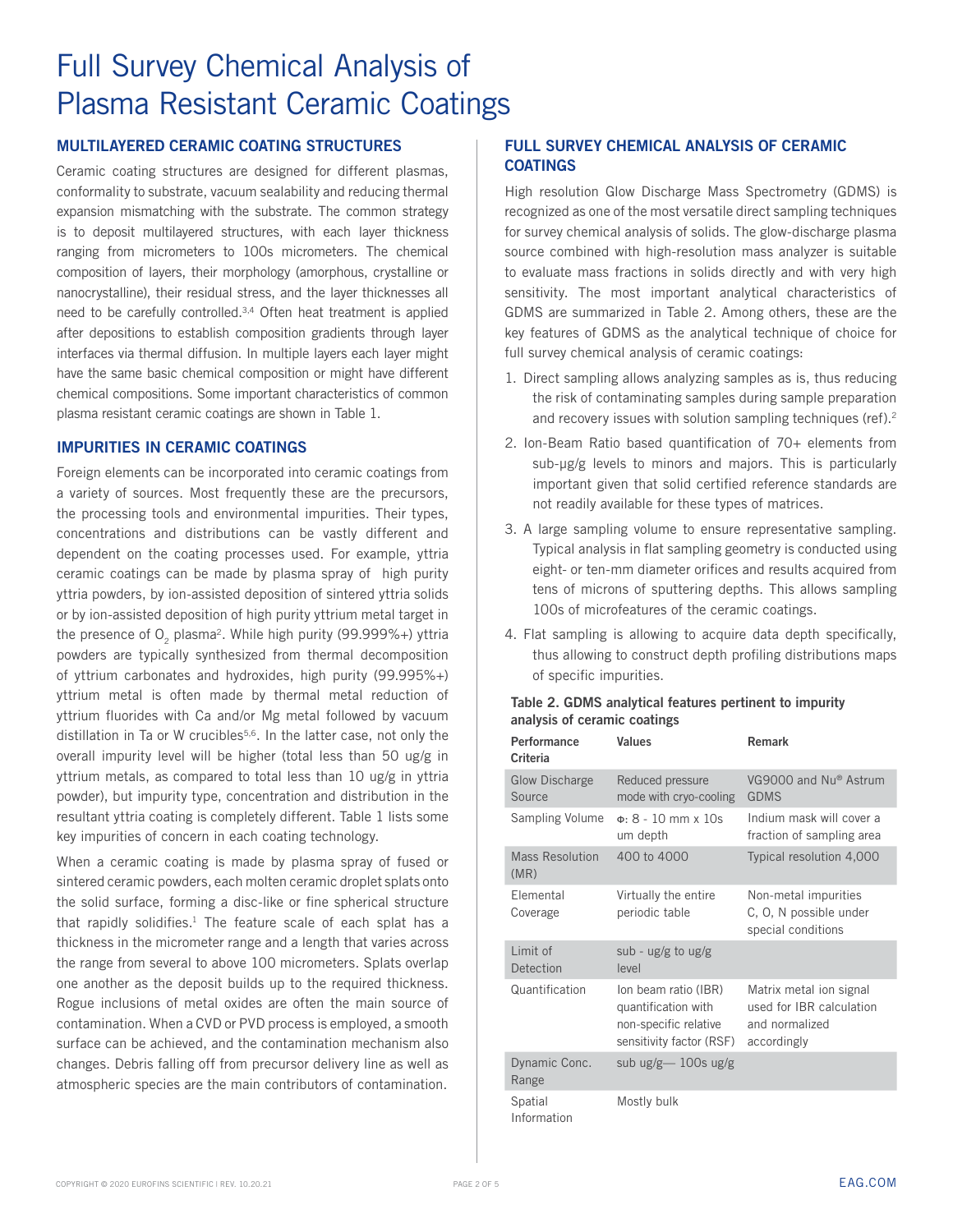## **SAMPLING OF CERAMIC COATINGS**

Generally, samples in direct current glow discharge ion sources are either serve as a cathode or they are in some way part of the cathode in the two-electrode system. Electrically non-conductive ceramic coatings are most efficiently analyzed using explicitly designed sampling orifices constructed from high purity metals.

Here we demonstrate that by applying a high purity indium (purity  $\geq$  99.99999%) sheet in the form of a mask with sampling slits is a very effective way for survey chemical analysis of ceramic coatings and for acquiring spatial distribution information of impurities in these samples. Figure 1 describes this sampling technique, the surface texture before analysis and sputter atomized spots after measurements and cross-sections of the atomized crater profile.





**Figure 1. (a) 3D illustrations of a typical plasma resistant ceramic coating roughness; (b) plasma atomized spots using indium mask with six sampling openings. Darker lines around the atomized spots are indium deposits on the surface from the mask; (c) plasma atomized crater cross-section profile. Sampling orifice diameter ~** Ф **10 mm; average sputtering depth ~ 20 µm.**

By using the Indium mask technique with multiple sampling openings, stable sputtering can be achieved. There are several examples illustrated on Figure 2. These show that high ion signal intensities of major elements 1e9 counts per second, cps) with

low intensity variations (within 10% RSD) during data acquisitions can be readily achieved on a broad variety of ceramic coatings, such as  $Y_2O_3$ ,  $Y_3O_3$ -stablized ZrO $_3$ ,  $Y_2O_3$  with Al<sub>2</sub>O<sub>2</sub>, and YF<sub>2</sub>.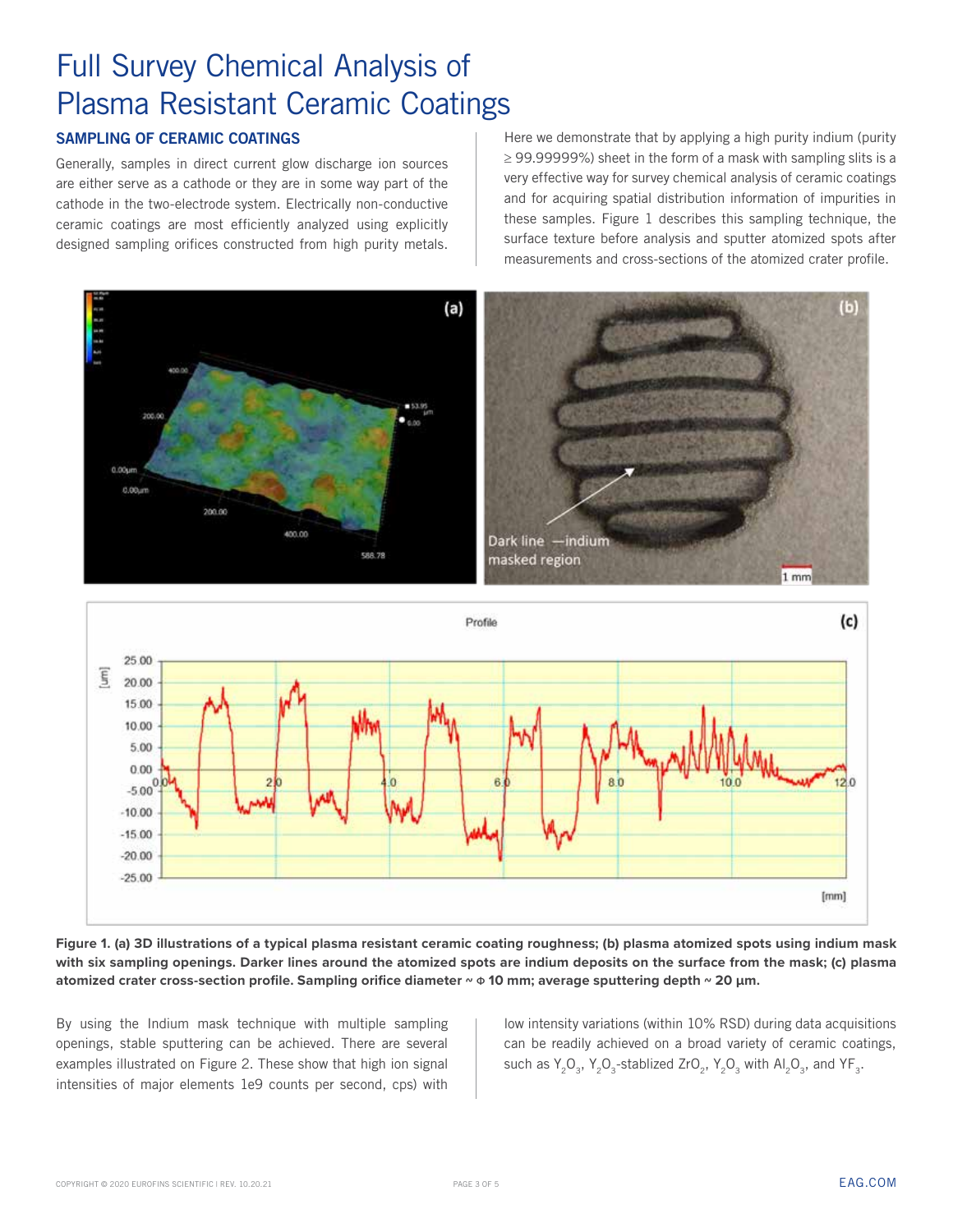

Figure 2. GDMS sputtering signal intensity of matrix elements of plasma-resistant ceramic coatings: (a) Y<sub>2</sub>O<sub>3</sub>; (b) Y<sub>2</sub>O<sub>3</sub>-stablized ZrO<sub>2</sub>; (c) Y<sub>2</sub>O<sub>3</sub>: Al<sub>2</sub>O<sub>3</sub>; and (d) YF<sub>3</sub>. The coating substrate is aluminum. For all coatings, a steady, strong matrix metal ion (e.g., Y, Al, Zr) signal **(RSD < 10%) is achieved after pre-sputtering for 5 min, similar to analysis of metal samples. Glow discharge parameters: NU Astrum flat cell assembly, U: 800-1000 V; I: 2.0 mA, Argon discharge gas ≥99.9999% purity, Indium mask purity ≥ 99.99999%; Sampling orifice diameter: 10 mm; Number of sampling windows: 6.**